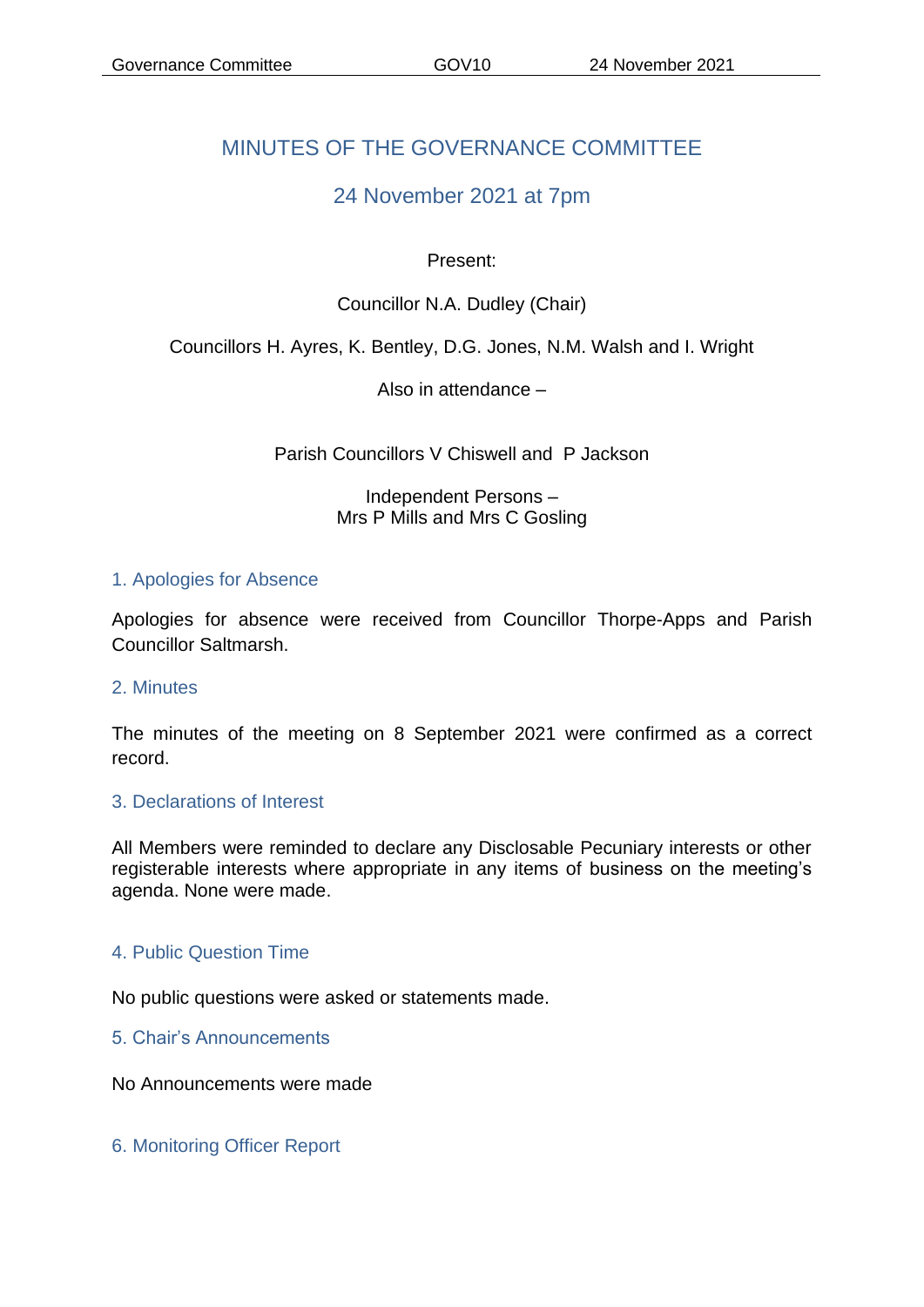The Committee received a report updating them on recent standards complaints. It was noted by the Committee that the level of complaints being received continued to be high, with six being received since the June meeting. The Committee also heard that some complaints had nearly been fully investigated and it may be necessary for hearings to be scheduled soon. It was also noted by the Committee that four new linked complaints had recently been identified for investigation.

The Committee were also informed about the retention and destruction policy for Standards Complaints. It was noted that this had been brought in line with the Council's existing policies and would now be kept for six years from closure.

# **RESOLVED** that;

- 1. the current statistical information as to complaints made be noted and published on the Council's website and;
- 2. the update concerning the application of the retention and destruction policy in relation to standards complaints be noted.

# (7.02 pm to 7.07 pm)

# 7. Information Governance Update

The Committee received an annual update on the Council's approach to the assurance and management of information. The update covered the below areas;

- Statutory Requests
- Data Breaches
- Training and Awareness
- Cyber Security Review
- Policies
- Consents
- Privacy Notices
- Risk Management
- Phishing
- Data Mapping

It was noted by the Committee that in 2020/21 the Information Governance team had processed 796 requests, with 85% answered within statutory timescales. The percentage was slightly lower than the previous year but due to the pandemic this was still considered a good performance level. It was also noted that only one case was referred to the Information Commissioner's Office. The Committee also heard that the number of data breaches had decreased from 43% in 2019/20 to 22 in 2020/21. The Committee also heard about various training courses that had been completed by staff and members. It was also noted that a phishing exercise had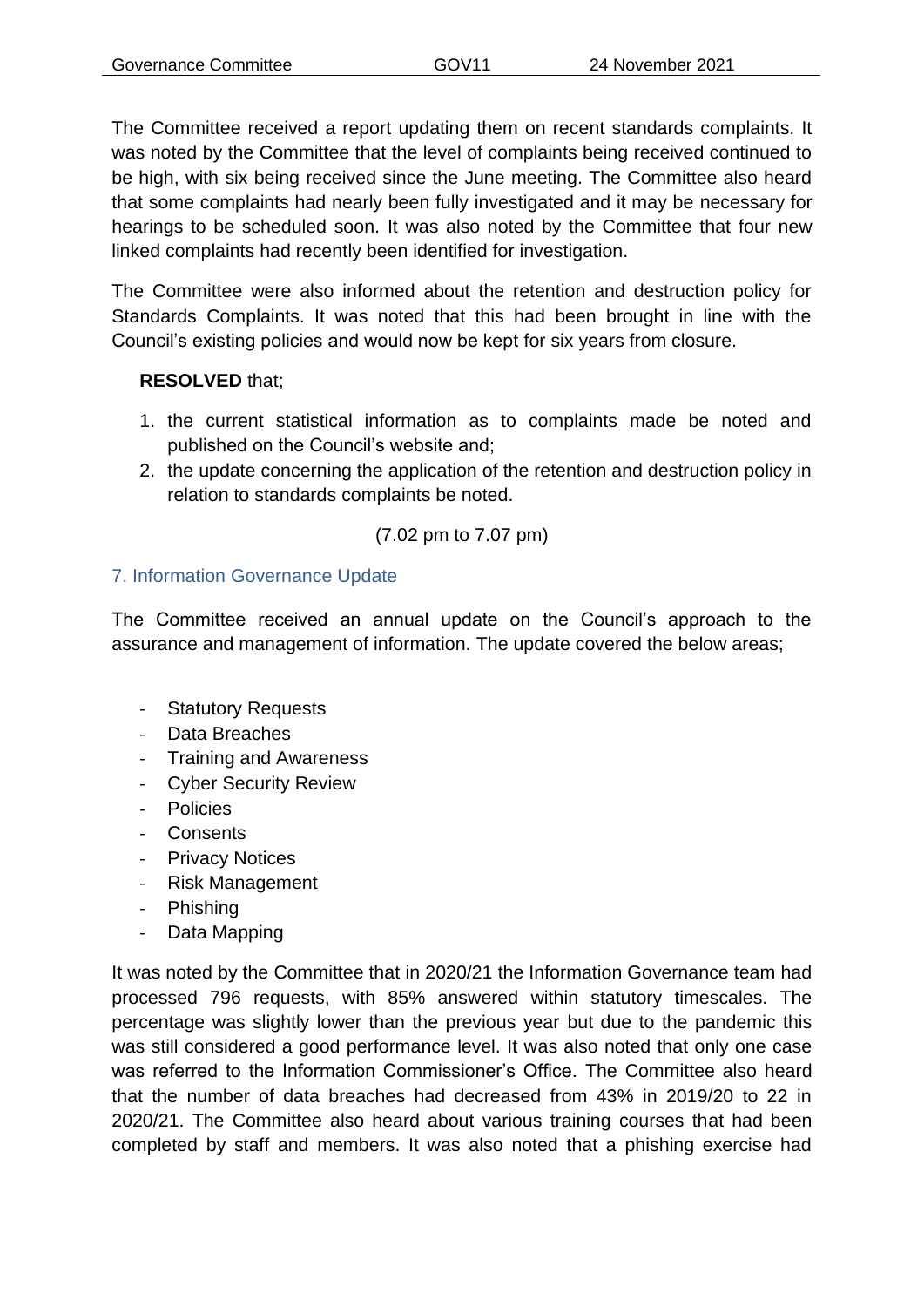recently been run by the Information Governance Team to raise awareness for staff of the potential risks.

In response to a question from the Committee, it was noted that the Council's privacy notices and any marketing emails were on an opt-in basis.

**RESOLVED** that the report be noted.

(7.08 pm to 7.22 pm)

8. Complaints to the Local Government and Social Care Ombudsman – Annual Review

The Committee considered a report containing information on the number of Ombudsman complaints received by Chelmsford City Council over the last year. A letter from the Local Government Ombudsman dated 21 July 2021 and summaries of the Council's performance were attached as appendices 1-2 to the report.

The Committee noted that they were pleased to see no complaints had been upheld against the Council during the year.

**RESOLVED** that the report be noted.

(7.23 pm to 7.27 pm)

9. Senior Responsible Officer's report in relation to the Council's RIPA arrangements

The Committee considered a report updating them on the Council's RIPA arrangements. The Committee noted that a significant review of RIPA arrangements had been undertaken in 2020 and this year's review had only led to minor updates. It was noted that this was just due to a change in personnel which had been dealt with administratively by issuing an updated policy. The Committee also noted that RIPA policies along with training needs would continue to be reviewed annually with any ongoing actions through the RIPA officer working group.

**RESOLVED** that the report be noted.

(7.28 pm to 7.31 pm)

#### 10. Annual Whistleblowing Report

The Committee received a report updating it on the operation of the Council's Whistleblowing Policy and Procedure. It was noted by the Committee that 12 reports had been made. It was also noted by the Committee that six of these were not valid whistleblowing complaints as they related to alleged wrongdoing by third parties not connected to the Council.